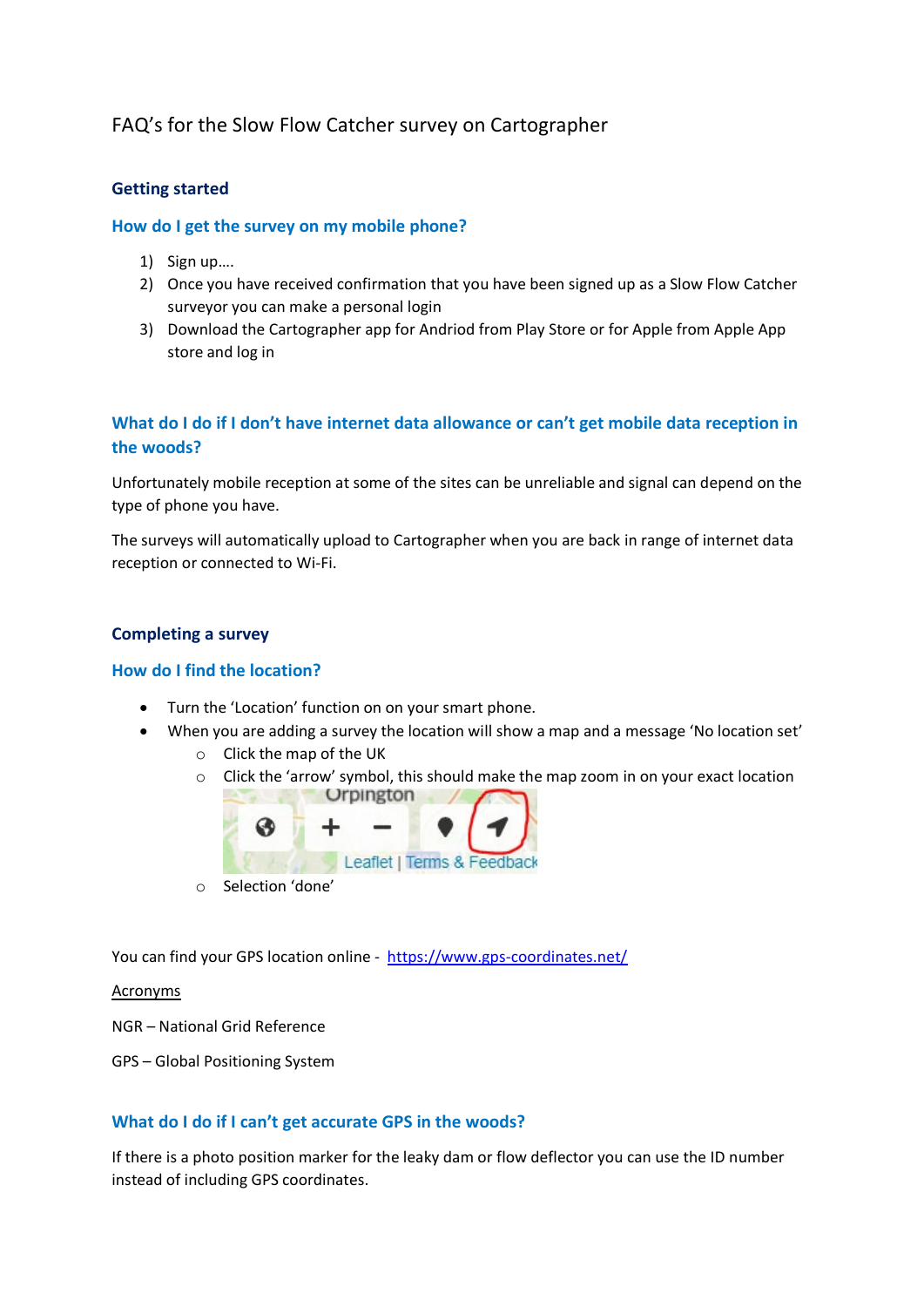If there isn't a marker, write a comment describing the location in terms of the previous dam you have surveyed, i.e. *'next dam upstream of the previous survey'* or '*next downstream from dam #3'.*

#### **How do I know if a location is suitable for a new NFM feature?**

This section of the survey is for when a site is being assessed for new potential opportunities for NFM interventions.

Currently the only data that needs to be collected is for existing NFM features. Select this option and the survey will prompt you to move on to Page 3 of 3.

#### **How do I know what type of NFM structure or feature I am surveying?**

See the images and descriptions at the end of this document.

#### **What is the ID or name of the feature?**

If the leaky dam or flow deflector has a photo position marker that will have a number on which is the ID for the feature.

If there is no photo position marker you can leave this question blank.

#### **Is the feature 'slowing the flow' or 'providing extra storage'?**

Features which partially block the flow of a watercourse or intercept rain water flow paths over ground are 'slowing the flow', i.e. leaky debris dams, deflectors and bunds.

Features which hold water in the landscape or the soil are 'providing extra storage', i.e. ponds and tree planting.

#### **How do I estimate the 'area of retained water'?**

1 big adult pace is normally approximately 1m long. Pace the distance from the dam to where the flow of water visibly slows or stops as it reaches the wider pool of water. If the flow isn't visible pace to the point the stream appears to be the width of its normal 'base flow'.

Estimate the volume of water by estimating the width and half the depth at the deepest point.

I.e. a pool that is 1m across, 50cm deep in the middle and 3m (3 paces) long would be

 $1 \times 0.25 \times 3 = 0.75$  m<sup>3</sup> of retained water

If there is no pool of water and the flow is the same on both sides of the dam or deflector there is 0m<sup>3</sup> of retained water.

#### **What do I do if the dam has been vandalised or needs maintenance?**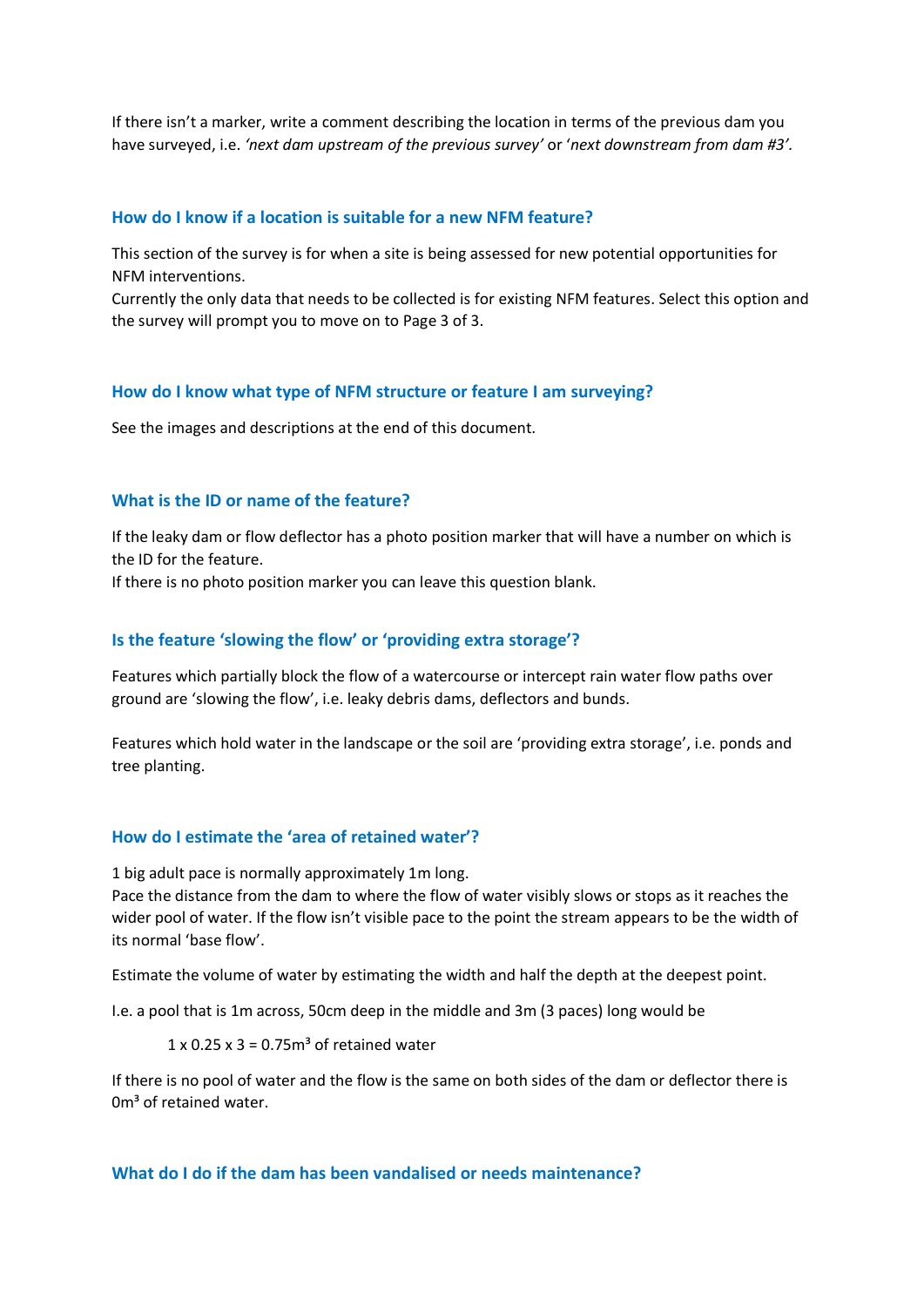Please complete a survey about the dam. Select 'yes' (green on the slider) for 'Is the structure in need of repair' and include a photograph and under 'Any other comments' include information about the state of it, i.e.

- 'it looks like it has been vandalised/ deliberately broken',
- 'it looks like it has become broken naturally',
- 'it is completely blocked and not letting water through'

Then follow up with an email to the relevant person at the local authority

London Borough of Enfield - Graham Campbell - [Graham.Campbell@Enfield.gov.uk](mailto:Graham.Campbell@Enfield.gov.uk) London Borough of Harrow [Michael.Bradshaw@harrow.gov.uk](mailto:Michael.Bradshaw@harrow.gov.uk) TBC London Borough of Havering – Spencer Grey – tbc London Borough of Hillingdon - James Latham [jlatham@hillingdon.gov.uk](mailto:jlatham@hillingdon.gov.uk)

# **Natural Flood Management methods listed on the Slow Flow Catcher App**

## **Leaky Large Woody Dam or Woody Debris Dam**



Large branches or tree trunks may be installed across watercourses and floodplains or can be formed naturally (by falling trees or built by beavers where reintroduced).

They reduce flood peaks by slowing the flow of water higher in the catchment.

## **Tree Trunk Diverters**



By laying and pinning tree trunks or other suitable natural materials across the path of overland flows, water will be encouraged to spread and infiltrate across a larger area of ground. They can also be placed in river channels to slow flow rates down.